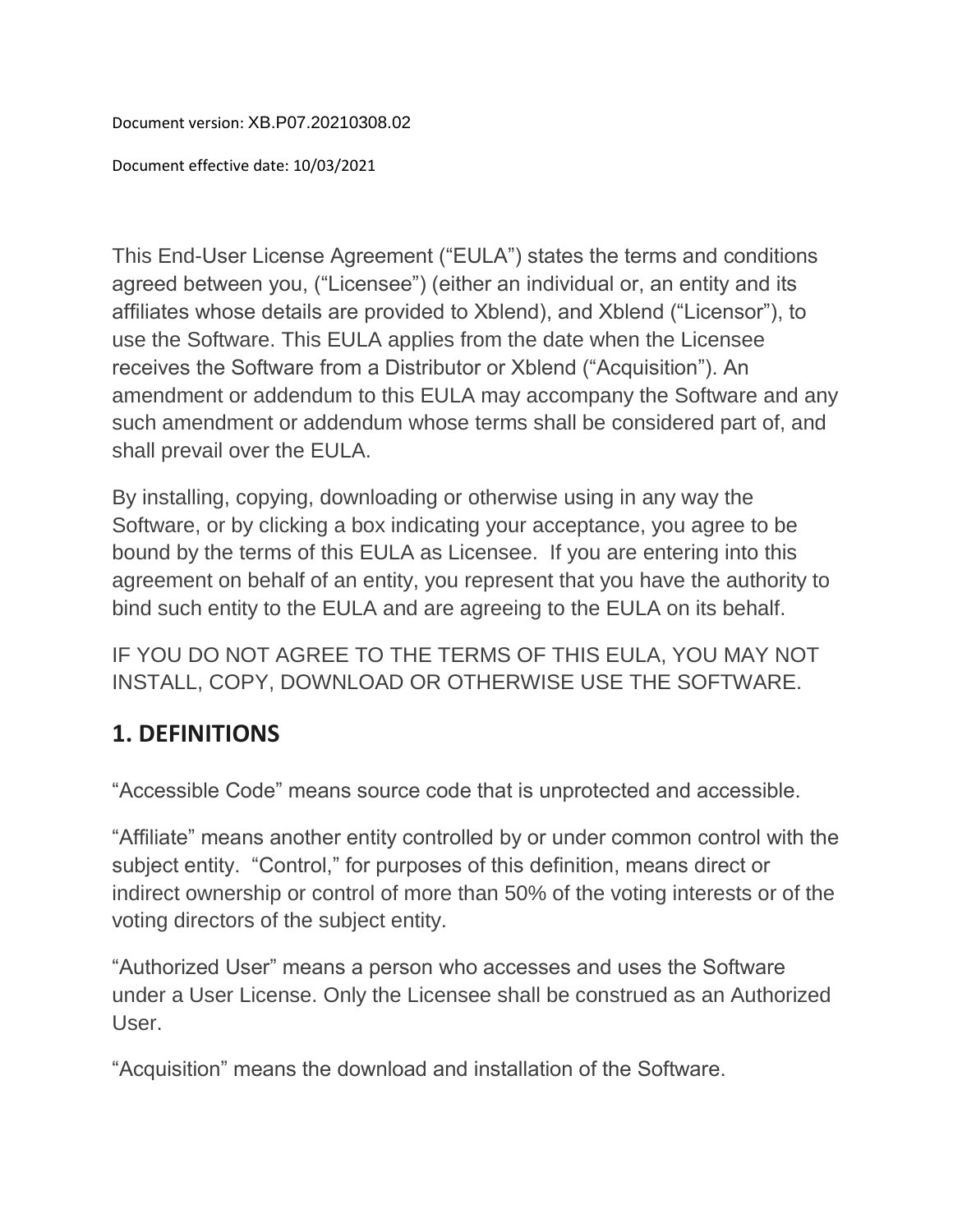"Data Functions" – means functions included in the Software to obtain information about usage from the computer where the Software is installed.

"Embedded Software" means any third-party software that may contain Accessible Code, Protected Code or Media licensed by Licensor from a thirdparty and embedded in the Software.

"Free License" means a license for which the Fees are waived by the Licensor. "Maintenance" means the provision by the Licensor to the Licensee, of Software updates and/or enhancements made generally available to customers from time to time, and online technical support for the sole purpose of addressing technical issues relating to the use of the Software.

"Media" means all images, icons, text files, pdfs or other static non-code assets contained within the Software.

"Parties" means either the Licensor or the Licensee or both.

"Products" means the Software, Maintenance and other services or data, distributed by Xblend or any Distributor.

"Protected Code" means any source code that is protected against access by the Licensee and any third-party without the Licensor's prior written permission and is otherwise not accessible under this EULA.

"Distributor" means a third-party distributor of products under authorization from the Licensor.

"Software" means the Licensor's "Xblend" branded software that accompanies this EULA, which may include computer software, Accessible Code and Protected Code, associated media, Media, printed materials, electronic or online documentation, Internet-based services and Embedded Software.

"Term" means the moment up to which one License is valid.

"User License" means a license granted under this EULA to the Licensee to permit an Authorized User to use the Software. Each User License is only granted to a single Authorized User.

"Xblend" means Xblend Software Lda.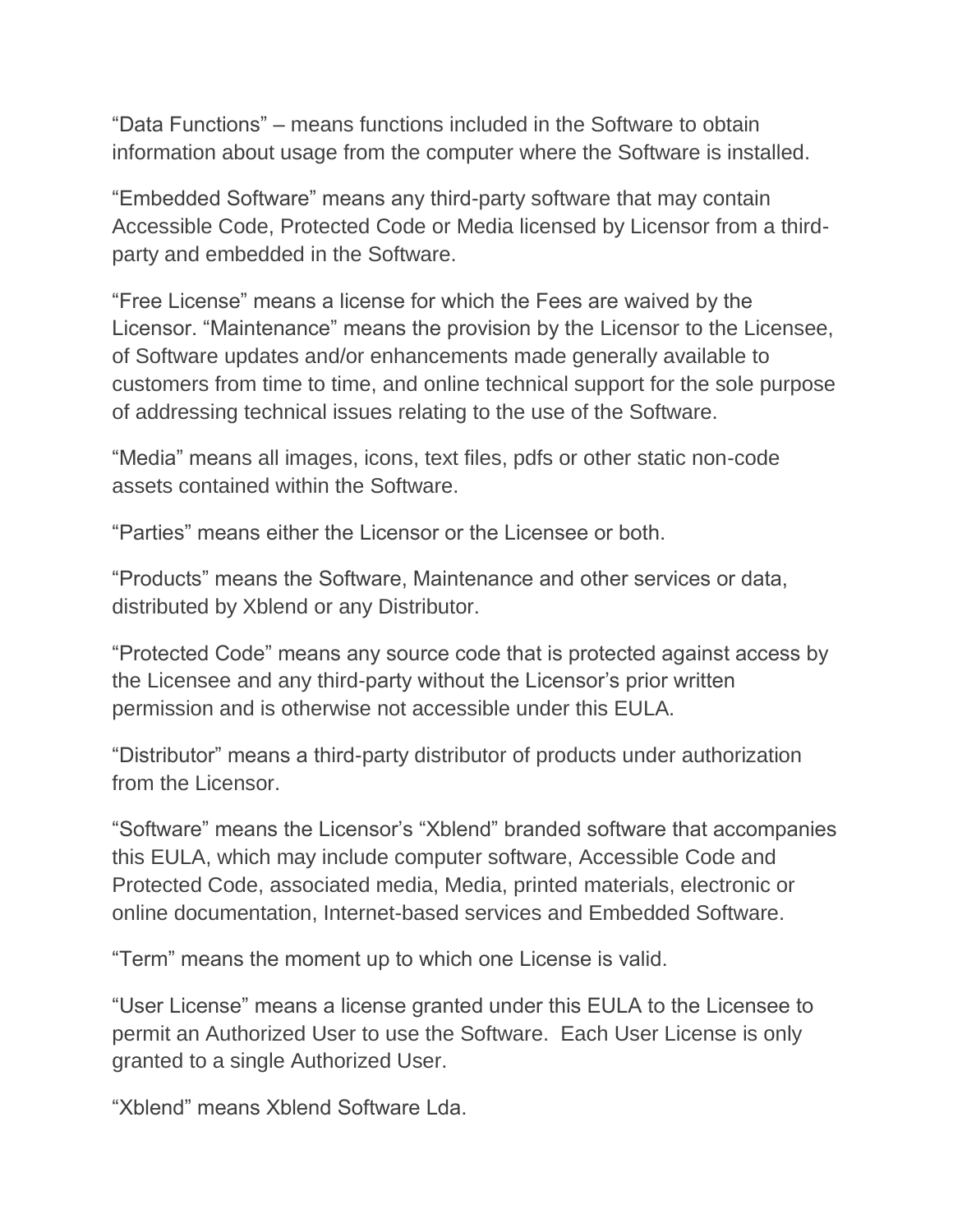## **2. GRANT OF LICENSE**

The Software is licensed, not sold. Upon Licensee's acceptance of this EULA, Licensor grants the Licensee the non-exclusive and a non-transferable right to use the Software subject to the following conditions:

#### **2.1 General License Terms**

#### **2.1.1 Scope**

Each License granted by the Licensor under this EULA is unless otherwise specified in this EULA or agreed by Licensor in writing, a worldwide, nonexclusive and non-transferable authorization to use the Software up to its Term.

The Licensee must: (a) ensure that only an Authorized User uses the Software and only in accordance with the terms and conditions of this EULA and (b) ensure that the Software is not used for rental, timesharing, subscription service, hosting or outsourcing.

The Licensee must not, whether through negligent act or omission, or without the prior written consent of the Licensor, which may be withheld at its sole discretion and conditions:

- (a) decompile; reverse engineer; disassemble; modify; adapt; create derivative works from; or otherwise attempt to derive; any part or whole of the Software;
- (b) directly or indirectly access or use any Embedded Software independently of the rest of the Software;
- (c) sell; sublicense; rent, redistribute; reproduce; transmit; circulate; disseminate; translate or reduce to or from any electronic medium or machine readable form the Software or any data/information not owned by the Licensee which is provided to the Licensee through the Software to a person who is not an Authorized User;
- (d) vary or amend the Software (including any Embedded Software; Protected Code or Accessible Code);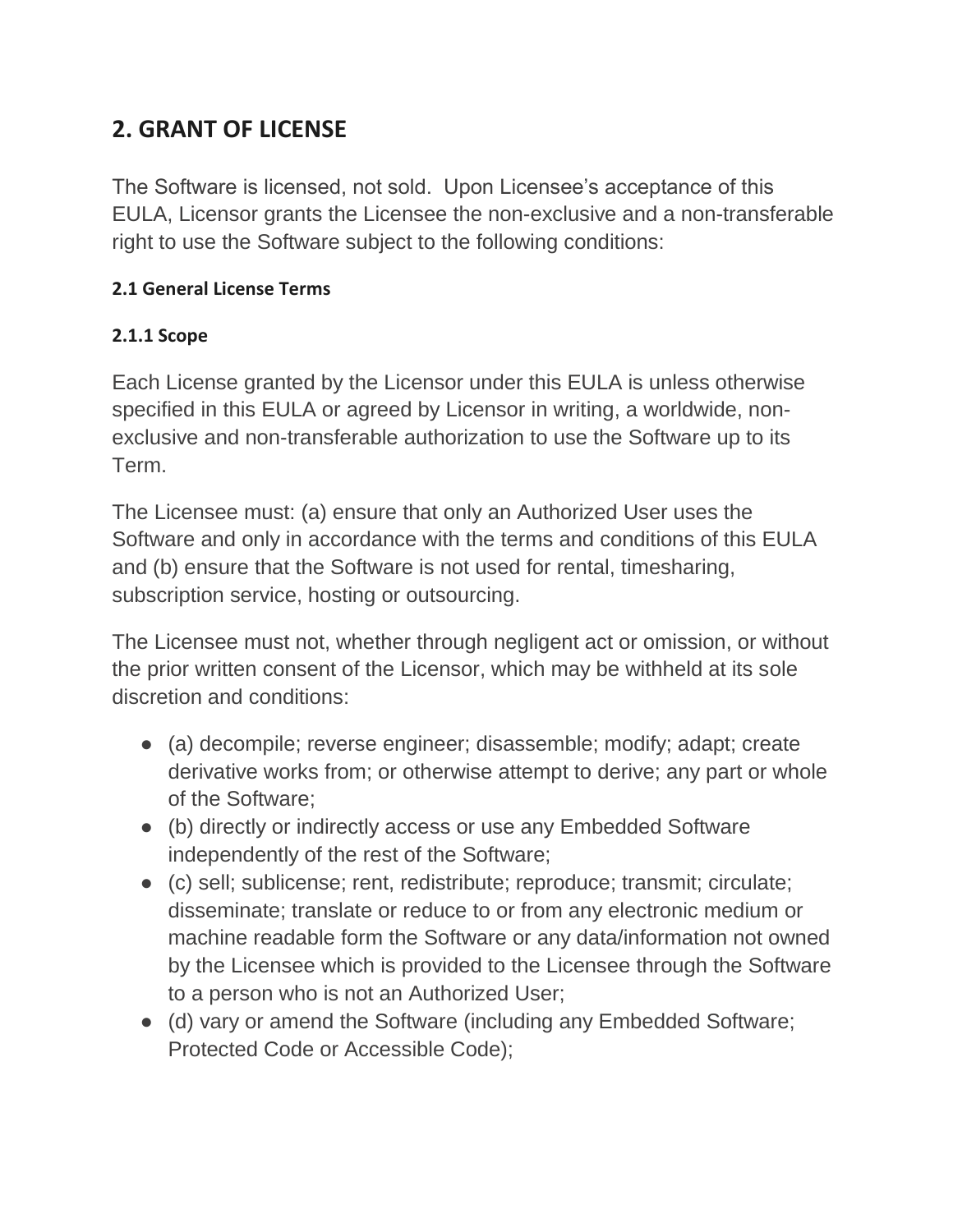- (e) except as otherwise permitted in this EULA, publish; promote; broadcast; circulate or refer publicly of the use Licensor's name; trade name; trademark; service mark or logo;
- (f) commit any act or omission the likely result of which is that Licensor or any of its third-party suppliers reputation will be brought into disrepute or which could reasonably be expected to have or does have a material and adverse effect on Licensor interests; or
- (g) copy or embed elements of the Accessible Code contained in the Software into other software.

### **2.1.2 Duration**

Subject to the terms of this EULA and unless terminated earlier in accordance with this EULA, the term granted hereunder shall be for a free, perpetual license.

#### **2.1.3 Permitted Computers**

The Licensee must only install the Software and make the Software available for use on hardware systems owned, leased or controlled by the Licensee.

Furthermore the Licensee must only install the Software on a single computer system.

#### **2.1.4 Protection Mechanisms**

The Software includes license protection mechanisms that are designed to manage and protect the intellectual property rights of the Licensor and its third-party suppliers. The Licensee must not modify, alter, attempt to defeat or defeat such protection mechanisms or the use rules that the protection mechanisms are designed to enforce. Any such violation by the Licensee will result in the immediate termination of the License.

#### **2.1.5 Data Functions**

The Licensor is always striving to improve its products. In order to do so, the Licensor needs to collect information about its users and to measure, analyze and aggregate how its users interact with its products, such as usage patterns and characteristics of its user base, obtained by Data Functions.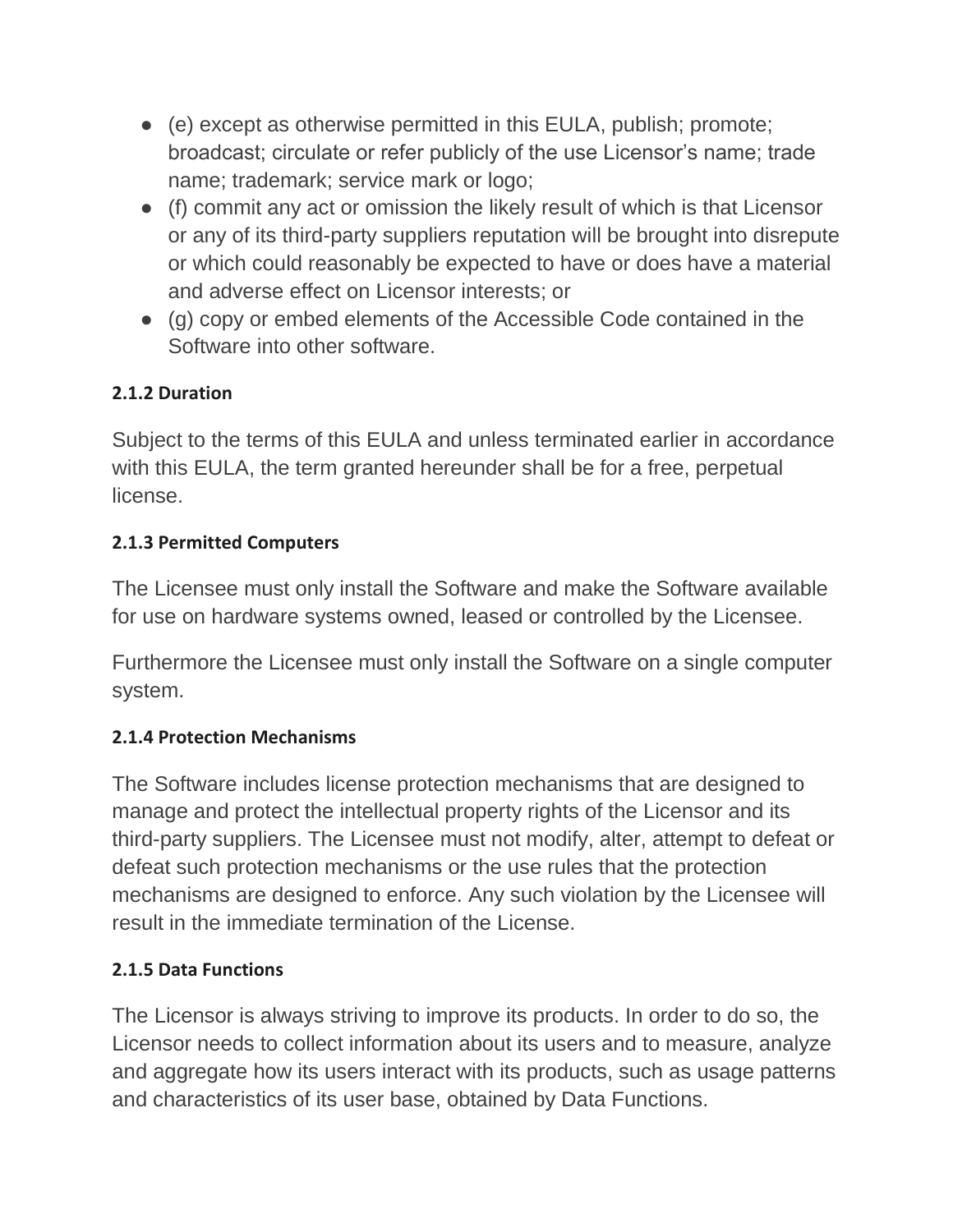The information collected by the Licensor through Data Functions is anonymized, thus processed in a way that does not allow the identification of the data subject.

The Licensor collects and uses this information as per its Privacy Policy. The Licensee declares hereby to have reviewed and agreed to the Licensor's [Privacy Policy](about:blank) and [Cookies Policy](about:blank) and to have understood the processing of information collected by Data Functions for the purposes of improving and developing the Software's capacities and performance.

## **3. MAINTENANCE AND SUPPORT**

#### **3.1 Additional Software and Services**

This EULA applies to updates, supplements, add-on components, or Internetbased services components of the Software ("Supplementary Software") that the Licensor may provide to the Licensee or make available to the Licensee after the date the Licensee obtains its initial copy of the Software, unless the Licensor provides other terms along with any Supplementary Software. The Licensor reserves the right to discontinue any Internet-based services provided to the Licensee or made available to the Licensee through the use of the Software.

#### **3.2 Support Services**

The Licensor may offer support services, and such services may be subject to the payment of additional fees. Any such support services will be the subject of a separate agreement available here [https://www.getxray.app/legal/sla/.](about:blank)

## **4. INTELLECTUAL PROPERTY**

### **4.1 Ownership and Reservation of Rights**

The Licensor retains all rights, title and interest in and to the Software (other than Embedded Software), as well as all intellectual property rights (such as copyright, patent and trademark) in and to the Software not expressly granted to the Licensee in this EULA. The Software is protected by copyright and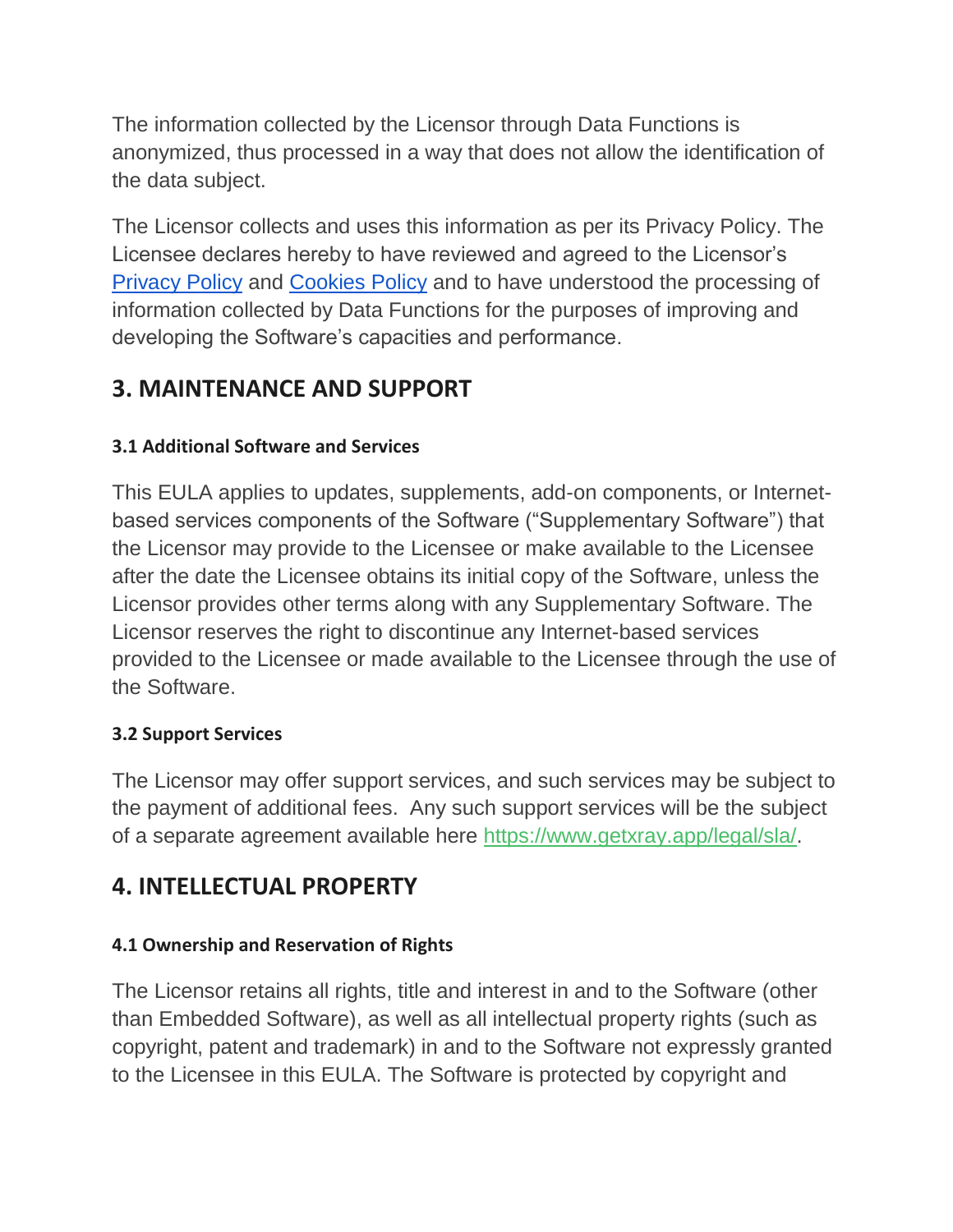other intellectual property laws and treaties. The Licensee does not acquire any rights of ownership in the Software hereunder.

#### **4.2 Embedded Software**

The Licensee acknowledges the Software contains Embedded Software and that in addition to the obligations of this EULA, additional obligations may apply in relation to any use of Embedded Software by the Licensee, which is not in accordance with the use of the Software as permitted under the terms of this EULA. In such circumstances, the Licensee must consult the relevant third party to acquire any necessary licenses and consents in relation to its use of any Embedded Software.

#### **4.3 Benchmarking**

While the Licensee is permitted to conduct performance and comparison "benchmarking" in relation to the Software as a whole against other software, the Licensee must not conduct any "benchmarking" in relation to the Software or any part thereof.

#### **4.4 Licensee shall not remove markings**

The Licensee may not remove any titles, trademarks or trade names, copyright notices, legends, or other proprietary markings on or in the Software. The Licensee is not granted any rights to any trademarks or service marks of the Licensor.

## **5. WARRANTY AND DISCLAIMER**

#### **5.1 Due Authority**

Each party represents and warrants that it has the legal power and authority to enter into this Agreement, and that, if you are an entity, this Agreement and each Order is entered into by an employee or agent of such party that is empowered with all necessary authority to bind such party to the terms and conditions of this Agreement.

#### **5.2 WARRANTY DISCLAIMER**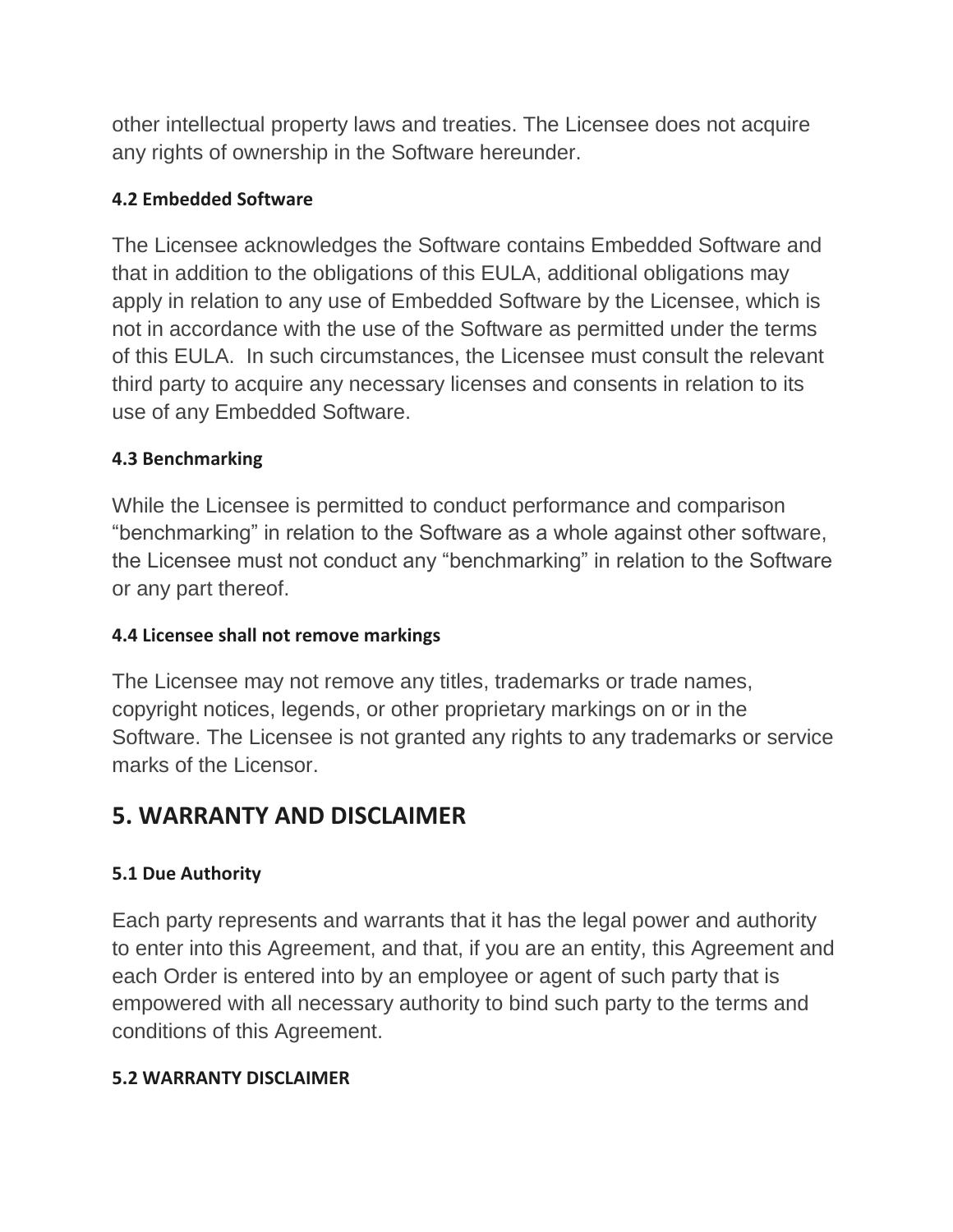ALL PRODUCTS ARE PROVIDED "AS IS," AND XBLEND AND ITS DISTRIBUTORS EXPRESSLY DISCLAIM ANY AND ALL WARRANTIES AND REPRESENTATIONS OF ANY KIND, INCLUDING ANY WARRANTY OF NON-INFRINGEMENT, TITLE, FITNESS FOR A PARTICULAR PURPOSE, FUNCTIONALITY, OR MERCHANTABILITY, WHETHER EXPRESS, IMPLIED, OR STATUTORY WITH REGARD TO THAT PRODUCTS. YOU MAY HAVE OTHER STATUTORY RIGHTS, BUT THE DURATION OF STATUTORILY REQUIRED WARRANTIES, IF ANY, SHALL BE LIMITED TO THE SHORTEST PERIOD PERMITTED BY LAW. XBLEND SHALL NOT BE LIABLE FOR DELAYS, INTERRUPTIONS, SERVICE FAILURES AND OTHER PROBLEMS INHERENT IN USE OF THE INTERNET AND ELECTRONIC COMMUNICATIONS OR OTHER SYSTEMS OUTSIDE THE REASONABLE CONTROL OF XBLEND. TO THE MAXIMUM EXTENT PERMITTED BY LAW, NEITHER XBLEND NOR ANY OF ITS THIRD-PARTY SUPPLIERS MAKES ANY REPRESENTATION, WARRANTY OR GUARANTEE AS TO THE RELIABILITY, TIMELINESS, QUALITY, SUITABILITY, TRUTH, AVAILABILITY, ACCURACY OR COMPLETENESS OF ANY PRODUCTS OR ANY CONTENT THEREIN OR GENERATED THEREWITH, OR THAT: (A) THE USE OF ANY PRODUCTS WILL BE SECURE, TIMELY, UNINTERRUPTED OR ERROR-FREE; (B) THE PRODUCTS WILL OPERATE IN COMBINATION WITH ANY OTHER HARDWARE, SOFTWARE, SYSTEM, OR DATA; (C) THE PRODUCTS (OR ANY PRODUCTS, SERVICES, INFORMATION, OR OTHER MATERIAL PURCHASED OR OBTAINED BY YOU THROUGH THE PRODUCTS) WILL MEET YOUR REQUIREMENTS OR EXPECTATIONS); (D) ANY STORED DATA WILL BE ACCURATE OR RELIABLE OR THAT ANY STORED DATA WILL NOT BE LOST OR CORRUPTED; (E) ERRORS OR DEFECTS WILL BE CORRECTED; OR (F) THE PRODUCTS (OR ANY SERVER(S) THAT MAKE A HOSTED SERVICE AVAILABLE) ARE FREE OF VIRUSES OR OTHER HARMFUL COMPONENTS.

### **6. BREACH BY LICENSEE**

**6.1 General**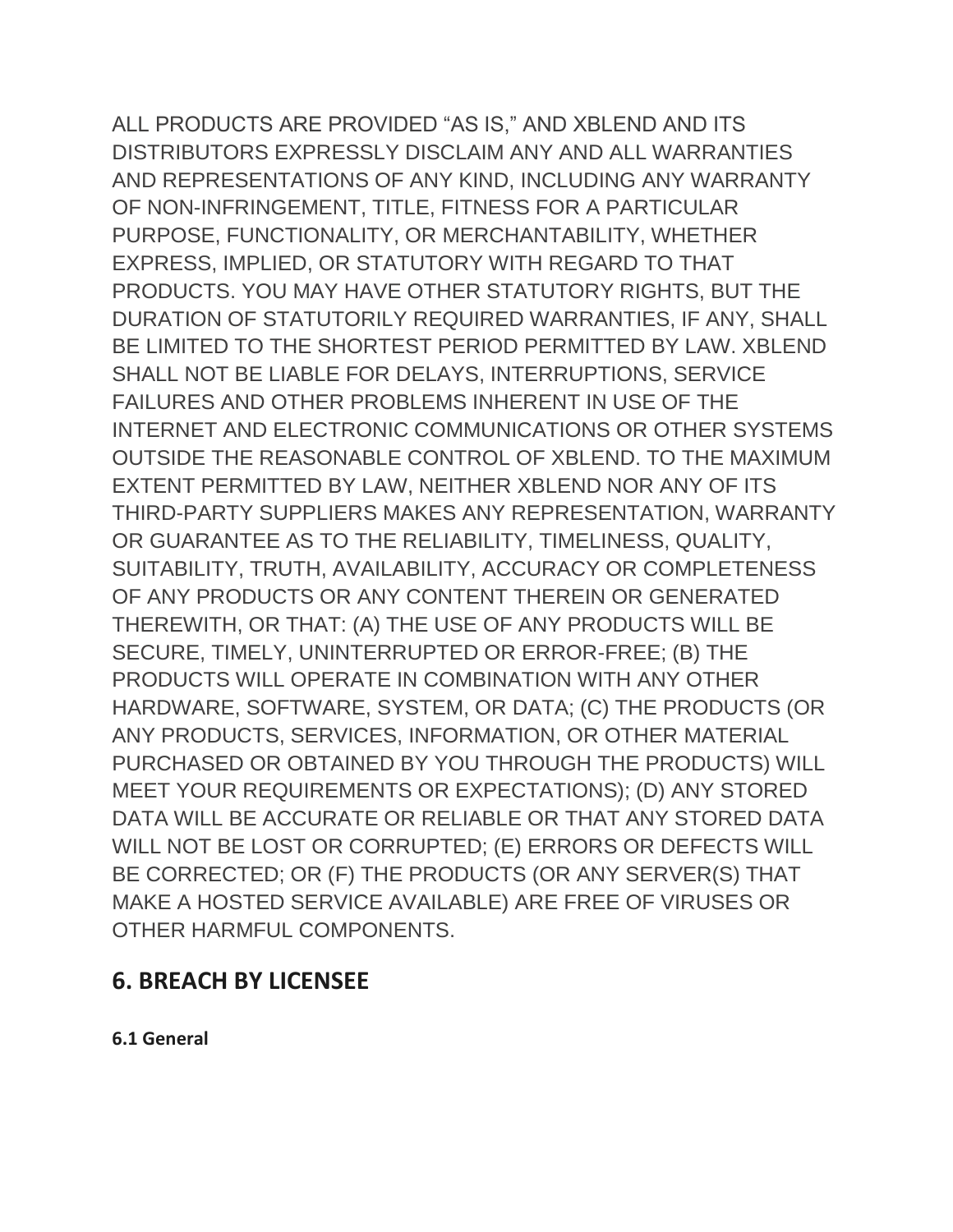If the Licensee discovers it has breached any of its obligations under this EULA and in particular but not limited to the obligations in Clause 4, the Licensee must immediately report such breach to the Licensor in writing.

### **6.2 Breach of Additional Licenses**

Where a breach involves the distribution or use of Software outside of the terms of the User License or any Additional User License (including but not limited to the use and distribution of Embedded Software), the Licensor and/or any third-party owner of Embedded Software will be entitled (without prejudice to any other right or claim that Licensor or any third party owner of Embedded Software may have against the Licensee) to charge the Licensee, in addition to any other Fees payable by Licensee under this EULA, a fee calculated based on the number of prohibited distributions or uses multiplied by the respective list prices that the Licensor and/or any third-party owner of Embedded Software charges for the Software or Embedded Software respectively.

## **7. INVESTIGATION OF UNAUTHORISED USE AND DISTRIBUTION**

If the Licensor reasonably suspects that the Software has been distributed to or obtained by any person or party without the Licensor's prior written consent, that the Embedded Software is being varied or accessed or used independently of the Software or that Licensee is otherwise breaching a term of this EULA and in particular, but without limitation, its obligations under Clause 4, the Licensor reserves the right to require the Licensee to provide an unqualified certificate executed by the Licensee's auditor verifying compliance with the terms of this EULA. Such requests shall be made no more frequently than once per calendar year. If such an unqualified certificate is not received by the Licensor within ninety (90) calendar days of being required, it will be considered that a breach of this EULA has occurred allowing the Licensor to terminate the licenses granted under this EULA.

## **8. TERMINATION**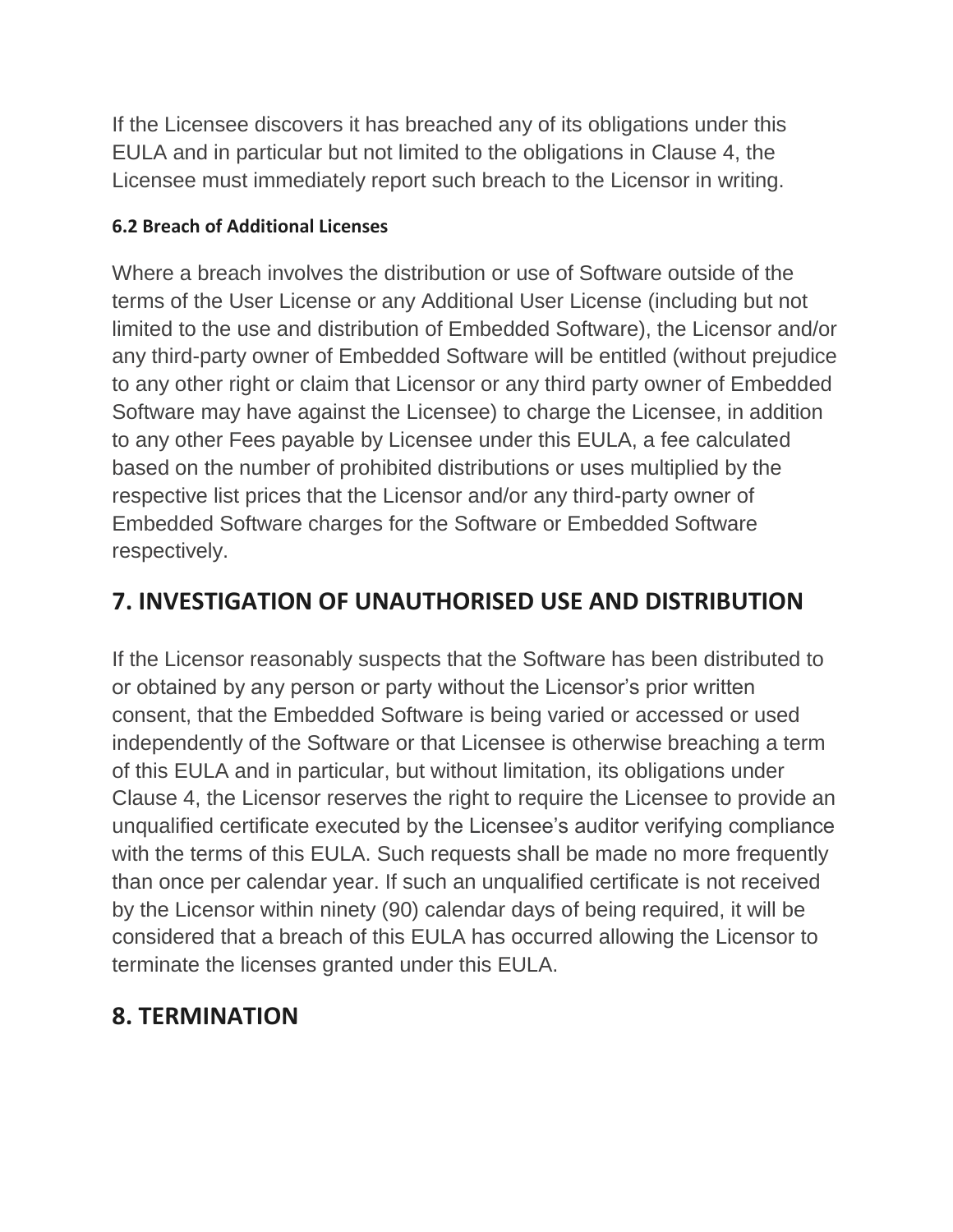**8.1 Without prejudice to any other rights and in addition to any other termination rights in this EULA, the Licensor (XBLEND) may terminate with immediate effect this EULA, through a written notification sent to the Licensee, if**

- $\bullet$  (a) the Licensee fails to comply with the terms and conditions of this EULA and does not amend that breach within fifteen (15) days from the date the Licensee receives from the Licensor the notification of said breach; or
- b) the Licensee suspends, or threatens to suspend, payment of its debts or is unable to pay (its debts as they fall due or admits inability to pay its debts or (being a company) is deemed unable to pay its debts; or
- (c) the Licensee commences negotiations with all or any class of its creditors with a view to rescheduling any of its debts, or makes a proposal for or enters into any compromise or arrangement with its creditors; or
- (d) a petition is filed, a notice is given, a resolution is passed, or an order is made, for or in connection with the winding up of Licensee (being a company) other than for the sole purpose of a scheme for a solvent amalgamation of Licensee with one or more other companies or the solvent reconstruction of the Licensee; or
- (e) an application is made to court, or an order is made, for the appointment of an administrator, or if a notice of intention to appoint an administrator is given or if an administrator is appointed over the Licensee (being a company); or
- (f) the holder of a qualifying floating charge over the assets of the Licensee (being a company) has become entitled to appoint or has appointed an administrative receiver; or
- (g) a person becomes entitled to appoint a receiver over the assets of the Licensee or a receiver is appointed over the assets of the Licensee; or
- (h) a creditor or encumbrancer of the Licensee attaches or Licensee takes possession of, or a distress, execution, sequestration or other such process is levied or enforced on or sued against, the whole or any part of the Licensee's assets and such attachment or process is not discharged within 14 days; or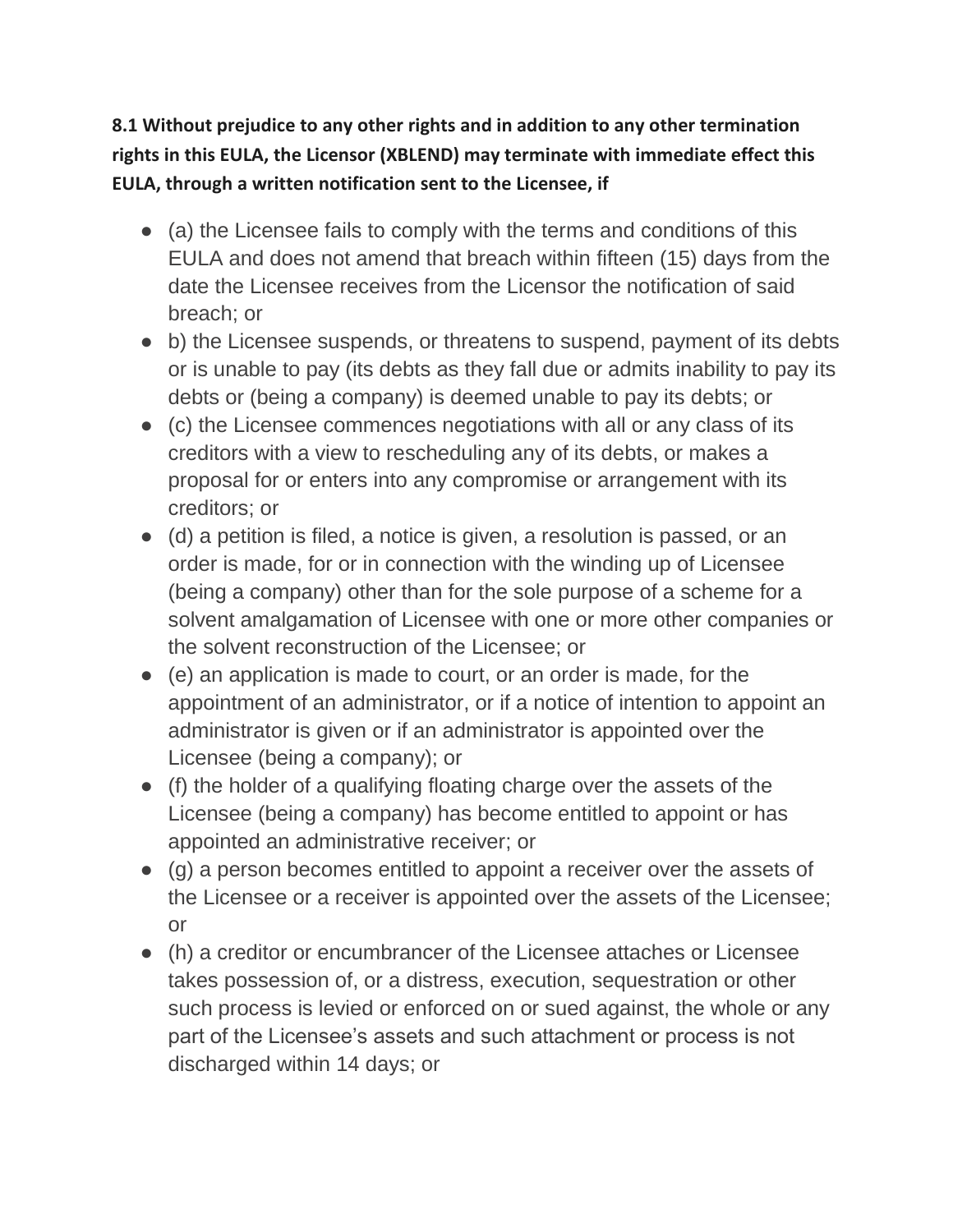● (i) the Licensee suspends or ceases, or threatens to suspend or cease, carrying on all or a substantial part of its business.

### **8.2 Immediately upon termination of a license granted under this EULA, the Licensee must at its own cost:**

- (a) cease permitting access to and ensure that the Authorized User immediately cease all use of the Software; and
- (b) remove all copies of the Software from its computer systems; and
- (c) provide the Licensor with written certification that it has destroyed all copies of the Software including but not limited to, all Accessible Code in its possession, custody or control.

**8.3 Upon at least thirty (30) days' notice, the Licensor reserves the right to terminate any Internet-based services provided to the Licensee or made available to the Licensee through the use of the Software.**

## **9. INDEMNIFICATION**

#### **9.1 Indemnification by Licensor**

Subject to Clause 11, the Licensor will indemnify and hold harmless the Licensee against all costs, expenses, losses and claims made against the Licensee as a result of any infringement of a third-party's intellectual property rights arising from the Licensee's use of the Software. The Licensee must notify promptly the Licensor of the charge of infringement or of the legal proceeding, give the Licensor sole control of the defense and related settlement negotiations, and Licensee must provide the Licensor, at the Licensor's expense, with reasonable assistance and information, but no cost or expense shall be incurred for the account of the Licensee without its prior written consent.

If the Software becomes, or in the opinion of the Licensor may become, the subject of a claim of infringement of any third-party's intellectual property rights, the Licensor may, at its option and at its discretion:

• (a) procure for the Licensee the right to use the Software free of any liability;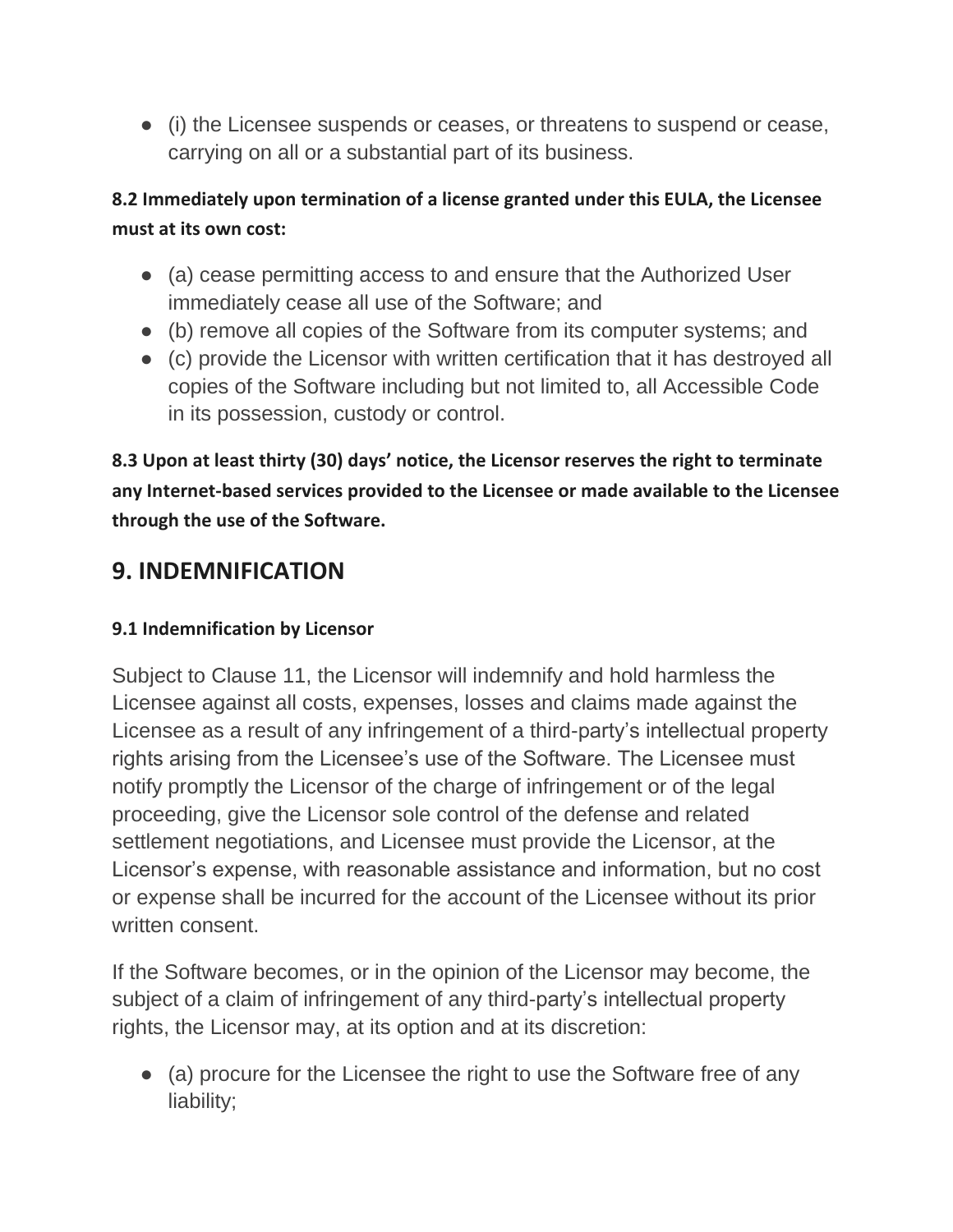● (b) replace or modify the Software to make it non-infringing.

The foregoing states the sole liability of the Licensor and the exclusive Licensee remedy for any infringement of intellectual property rights by the Software or any other items provided by the Licensor under this EULA.

#### **9.2 Indemnification by Licensee**

The Licensee will indemnify and hold harmless the Licensor against all costs, expenses, losses and claims made against the Licensor as a result of any infringement of a third-party's intellectual property rights arising from the Licensee's unauthorized use of the Software under this EULA.

The Licensor must notify promptly the Licensee of the charge of infringement or of the legal proceeding, give the Licensee sole control of the defense and related settlement negotiations, and the Licensor must provide the Licensee, at the Licensee's expense, with reasonable assistance and information, but no cost or expense shall be incurred for the account of the Licensor without its prior written consent.

## **10. LIMITED WARRANTY**

#### **10.1 Non-excludable Remedies**

The Licensee may have remedies against the Licensor imposed by law or statute that cannot be excluded by the Licensor and its third-party suppliers. To the extent the Licensee has such legal remedies against the Licensor or its third-party suppliers then to the fullest extent permitted by law, the Licensor and its third-party suppliers' liability are limited to replacing the software, by allowing an additional free download.

## **11. LIMITATION OF LIABILITY**

#### **11.1 The Licensor shall not be liable to the Licensee where faults arise from:**

● (a) The general incorrect use, not according to this agreement and relevant documentation;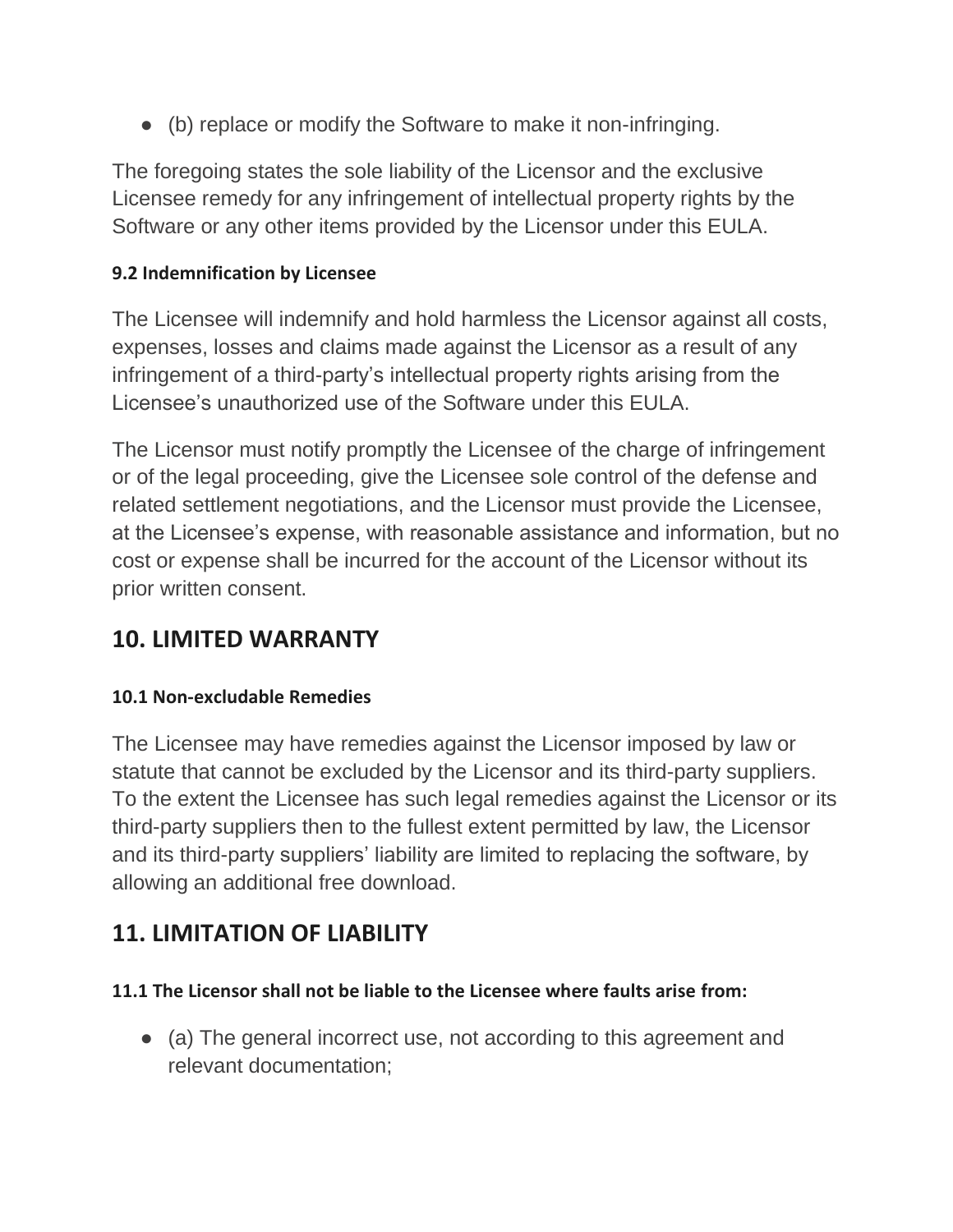- (b) the possession, use, development, modification or maintenance of the Software (or any part thereof) by the Licensee other than in accordance with this EULA, if the infringement would have been otherwise avoided;
- (c) misuse, incorrect use of or damage to the Software from whatever cause (other than any act or omission by Licensor);
- (d) any breach of the Licensee's obligations under this EULA;
- (e) any modification not authorized by Licensor resulting in a departure from this EULA;
- (f) any legal breach or infringement related to the legislation in force;
- (g) not updating the Software according to the required terms for running operation; or
- (h) any operator error on the part of the Licensee.

### **11.2 Limitation on Damages**

Notwithstanding anything in this Agreement and except for liabilities arising from

- (i) the indemnity obligations under Clause 9 (indemnity),
- (ii) the gross negligence or willful misconduct of a party, or
- (iii) the breach of a party's obligations under Clause 4 (IP), in no event shall
	- (a) the Licensor or Licensor's third-party suppliers be liable with respect to any subject matter of this Agreement under any contract; tort including negligence or strict liability; indemnity or other legal, contractual or equitable theory for any indirect, special, punitive, incidental or consequential damages, however caused and whether or not advised in advance of the possibility of such damages; damages for lost profits, revenue, fees, anticipated sales or savings, loss and interruption of opportunity and business, or loss and corruption of information and data, even if the Licensor has been advised of the possibility of such damages; or cost of procurement of substitute goods, technology or services; or
	- $\circ$  (b) the Licensor's aggregate liability arising under, with respect to, or in connection with this Agreement according to the damages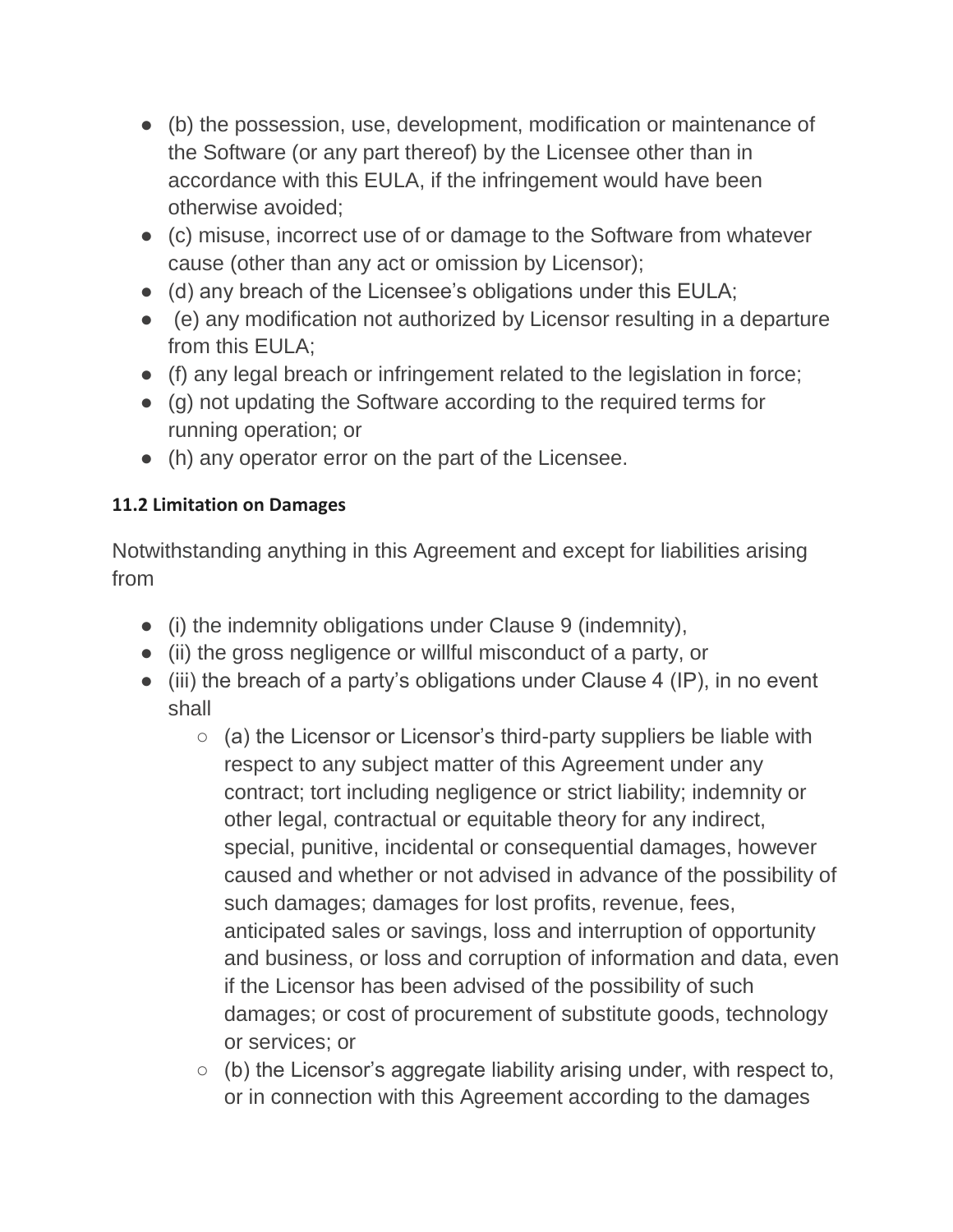and loss of profits duly demonstrated and predicted under the liability limited and assumed in this Agreement. exceed the amount of 100€.

○ (c) The Licensor shall not be liable for any damage, costs or other values not predicted in this Agreement.

## **12. DATA PROTECTION**

The Licensee agrees to execute the Data Processing Addendum.

## **13. LICENSEE PUBLICITY RIGHTS**

During this EULA validity, the Licensee grants the Licensor the right to include Licensee as a customer in Software promotional material, including the Licensee's logo. The Licensee can deny Licensor this right at any time by submitting a written request via e-mail to marketing@xblend.com , requesting to be excluded from Software promotional material. Requests generally are acted upon within thirty (30) calendar days.

## **14. AMENDMENT**

This EULA may not be amended except with the written and specified agreement of the Licensor whose consent may be withheld at its complete discretion without any requirement to provide reasons.

# **15. ASSIGNMENT**

The Licensee may assign this EULA to:

- (i) succeeding parties in the case of a merger, acquisition or change of control; or
- (ii) if the Licensee is a supplier to a government agency; provided, however, that in each case,
	- $\circ$  (a) the Licensor is notified in writing within ninety (90) days of such assignment,
	- $\circ$  (b) the assignee agrees to be bound by the terms and conditions contained in this EULA and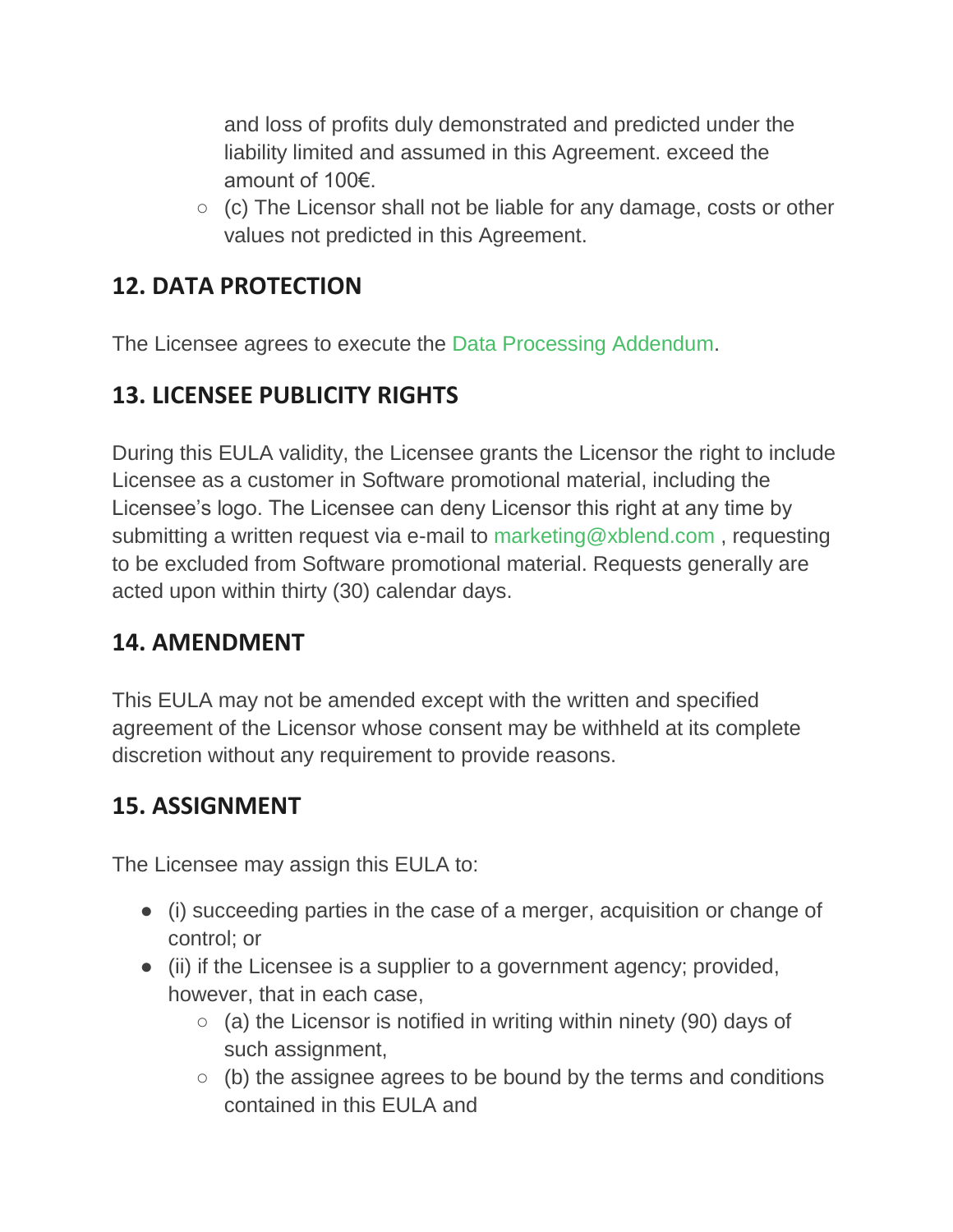$\circ$  (c) upon such assignment the assignee makes no further use of the Software licensed under this EULA.

Licensor may assign its rights and obligations under this EULA without the consent of the Licensee. Any permitted assignee shall be bound by the terms and conditions of this Agreement.

# **16. EXPORT RESTRICTIONS**

The export of the Software from the country of original Acquisition may be subject to control or restriction by applicable local law. The Licensee is responsible for determining the existence and application of any such law to any proposed export and for obtaining any needed authorization. The Licensee agrees not to export the Software from any country in violation of applicable legal restrictions on such export.

# **17. GOVERNING LAW AND EXCLUSIONS**

### **17.1 Governing Law and Venue**

This EULA and any disputes or claims arising out of or in connection with its subject matter or formation (including non-contractual disputes or claims) are governed by and construed in accordance with the laws of Portugal and any legal action or proceeding arising out of it will be brought exclusively in the Tribunal da Comarca de Lisboa and each party irrevocably submits to the jurisdiction and venue of that court.

### **17.2 Exception from Jurisdiction.**

Notwithstanding the foregoing, the parties reserve the right to seek and obtain injunctive relief, whether in the form of a temporary restraining order, preliminary injunction, injunction to enforce an arbitration award, or other order of similar import, from any court of competent jurisdiction (e.g. local courts at the Licensee's place of residence) prior to, during, or after commencement or prosecution of any other court or arbitration proceedings or the final decision and award of the arbitrators.

### **17.3 Exclusion of UN Convention**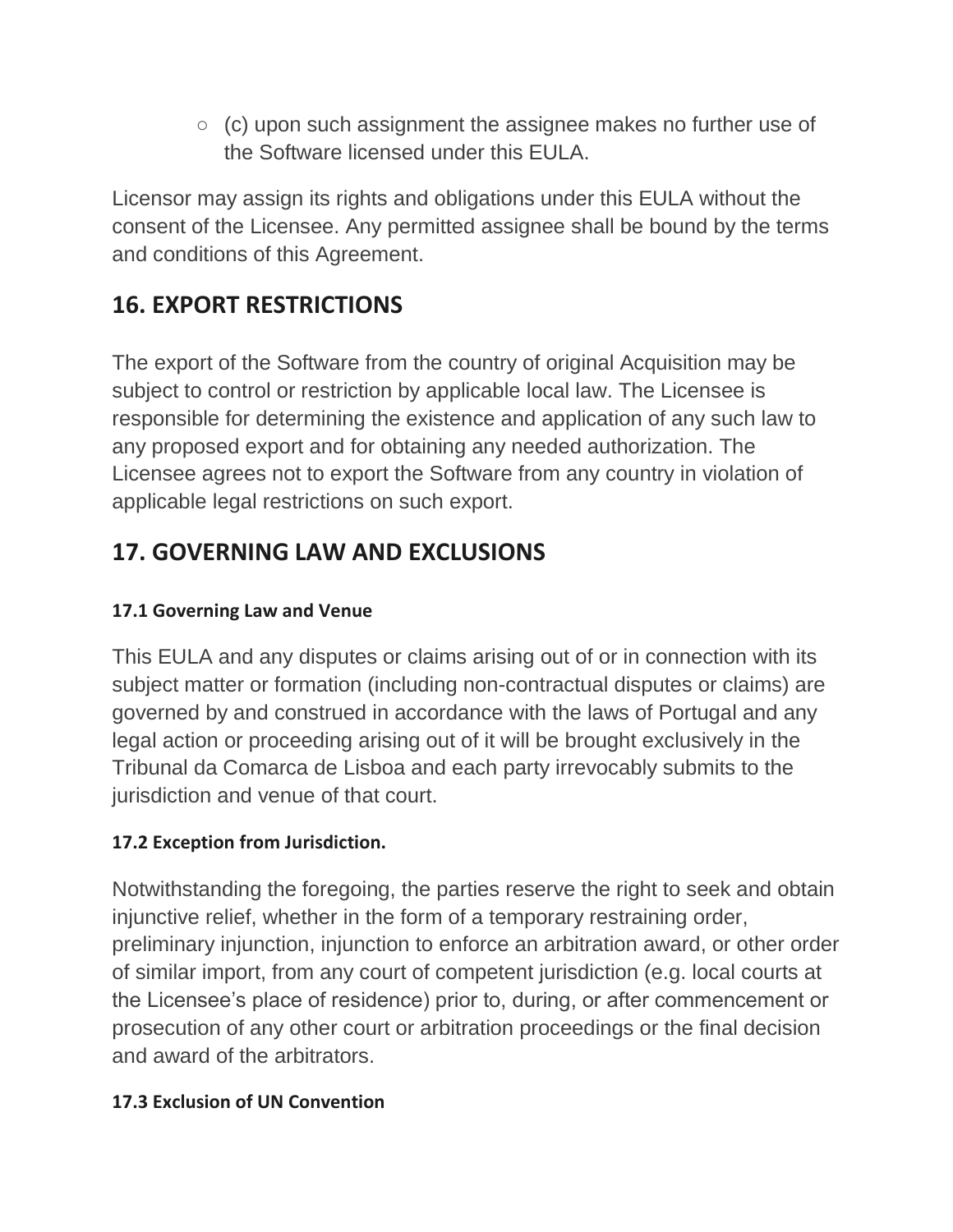The terms of the United Nations Convention on Contracts for the Sale of Goods do not apply to this EULA.

# **18. ENTIRE AGREEMENT**

### **18.1**

This EULA (and any addendum or amendment to this EULA which is included with the Software) is the entire agreement between the Licensee and the Licensor relating to the Software and they supersede all prior or contemporaneous oral or written communications, proposals and representations with respect to the Software or any other subject matter covered by this EULA.

### **18.2**

Each party acknowledges that, in entering into this EULA (and the documents referred to in it), neither relies on any statement, representation, assurance or warranty ("Representation") of any person (whether a party to this EULA or not) other than as expressly set out in this EULA or those documents.

### **18.3**

Nothing in this clause shall limit or exclude any liability for fraud.

## **19. NOTICES**

All notices to Licensor must be sent to:

Xblend: Rua do Mar Vermelho nº 2 Fracção 2.3, 1990-152 Lisboa

### E-mail: mail@xblend.com

All notices to the Licensee will be sent to the physical address or the email address provided by Licensee upon Acquisition of the Software.

Notice will be deemed received and properly served twenty-four (24) hours after an electronic communication (including e-mail) is sent, or three (3) days after the date of posting of any letter. In proving the service of any notice, it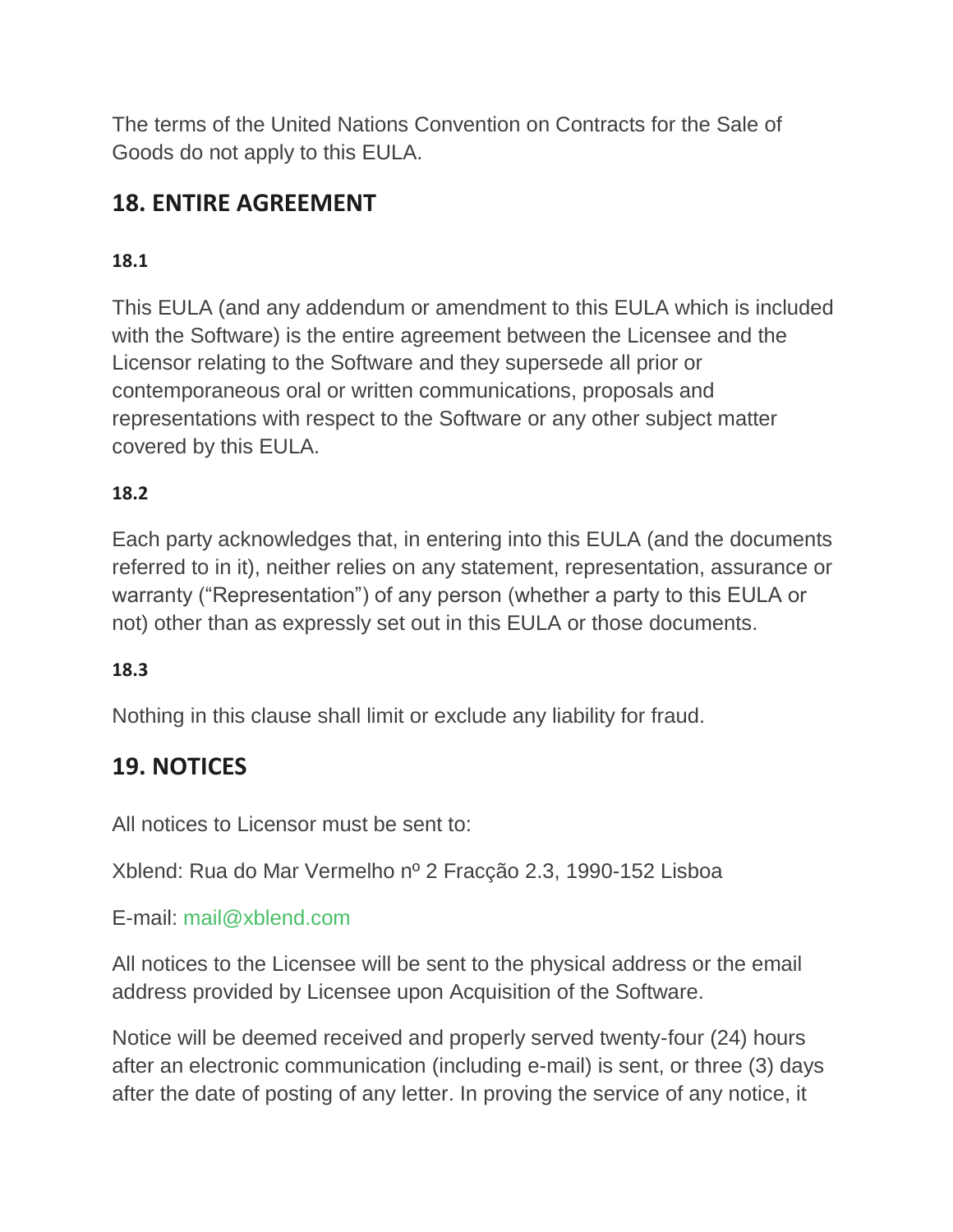will be sufficient to prove, in the case of a letter, that such letter was properly addressed, stamped and placed in the post and, in the case of an electronic communication, that such e-mail was sent to the specified e-mail address of the addressee.

# **20. WAIVER**

## **20.1**

If the Licensor fails, at any time during the term of this EULA, to insist upon the strict performance of any of the Licensee's obligations under this EULA, or if the Licensor fails to exercise any of the rights or remedies to which it is entitled under this EULA, this shall not constitute a waiver of such rights or remedies and shall not relieve the Licensee from compliance with such obligations.

### **20.2**

A waiver by the Licensor of any default shall not constitute a waiver of any subsequent default.

### **20.3**

No waiver by the Licensor of any of these terms and conditions shall be effective unless it is expressly stated to be a waiver and is communicated to the Licensee in writing.

## **21. SEVERABILITY**

### **21.1**

If any provision of the EULA (or part of a provision) is found by any court or administrative body of competent jurisdiction to be invalid, unenforceable or illegal, the other provisions shall remain in force.

### **21.2**

If any invalid, unenforceable or illegal provision would be valid, enforceable or legal if some part of it were deleted, the provision shall apply with the